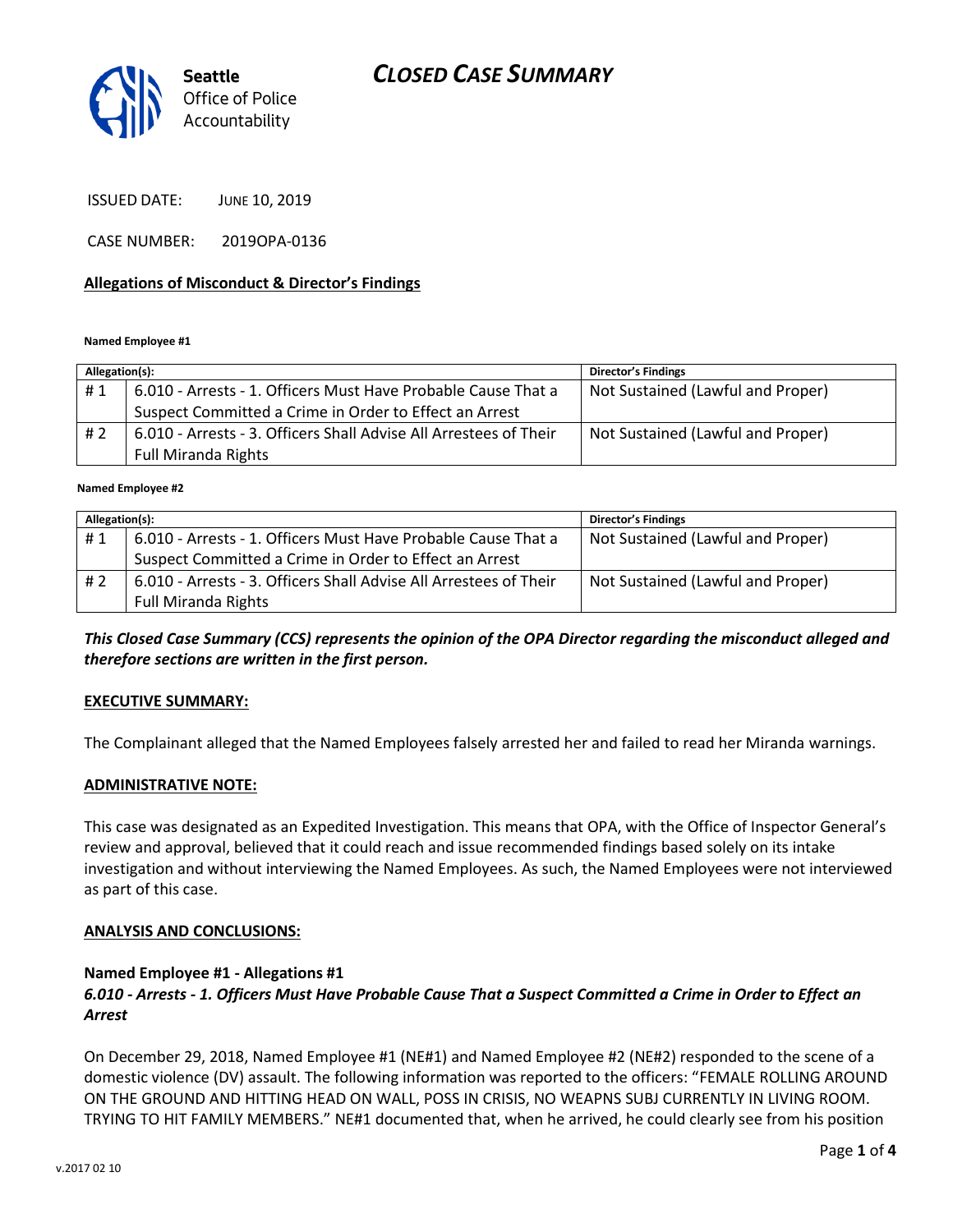

**Seattle** *Office of Police Accountability*

# *CLOSE CASE SUMMARY*

OPA CASE NUMBER: 2019OPA-0136

outside the home that a female, later identified as the Complainant, was lying on the floor inside the home and was apparently unconscious. Officers were invited inside the home by the 911 caller, who was the Complainant's brother.

The Complainant's mother reported that the Complainant assaulted her. This account was corroborated by two other witnesses – the Complainant's brother and her son. Given this information, the Named Employees placed the unconscious Complainant under arrest and called for the Seattle Fire Department (SFD) to respond to provide the Complainant with medical treatment. SFD personnel woke up the Complainant. At that time, the Complainant denied that she had assaulted anyone. SFD personnel ultimately informed the officers that the female was cleared for transport to King County Jail. The Complainant's arrest for DV assault was screened by a Sergeant.

As part of its investigation, OPA reviewed the Body Worn Video (BWV) associated with this incident. The video corroborated what was documented by the Named Employees.

OPA also interviewed the Complainant. The Complainant stated that she lives alone but that, on the night of the incident, her brother, mother, and son were over at her house visiting. The Complainant indicated that her mother had previously trespassed on her property and things escalated when her family members would not leave the residence. The Complainant told OPA that she was pushing her family members out of the house and "striking out at them in anger" when she fainted. Per the Complainant, her family then called 911 for an ambulance to take her to a hospital. The Complainant stated that, instead, the police arrived and placed her under arrest. The Complainant believed that she should not have been arrested since her family called 911 for an ambulance and her mother, who was the alleged victim of the DV assault, had been previously trespassed from her home. As discussed below, the Complainant also alleged that she was not read her Miranda warnings, so her civil rights were violated. The Complainant made further allegations pertaining to what took place at King County Jail and which dealt with the conduct of jail employees. OPA informed the Complainant that OPA only had jurisdiction over SPD employees and did not consider these allegations.

SPD Policy 6.010-POL-1 requires that officers have probable cause to believe that a suspect committed a crime when effectuating an arrest. Stated differently, where an arrest is not supported by probable cause, it violates law and Department policy.

Based on the evidence discussed above, NE#1 and NE#2 had clear probable cause to arrest the Complainant for DV assault. This was primarily based on the consistent statements provided by the victim and the two witnesses that established that the Complainant was the primary aggressor. Moreover, given the statements and the DV nature of the offense, the Named Employees were required to arrest the Complainant pursuant to both policy and Washington State law. For these reasons, I recommend that this allegation be Not Sustained – Lawful and Proper as against both Named Employees.

Recommended Finding: **Not Sustained (Lawful and Proper)**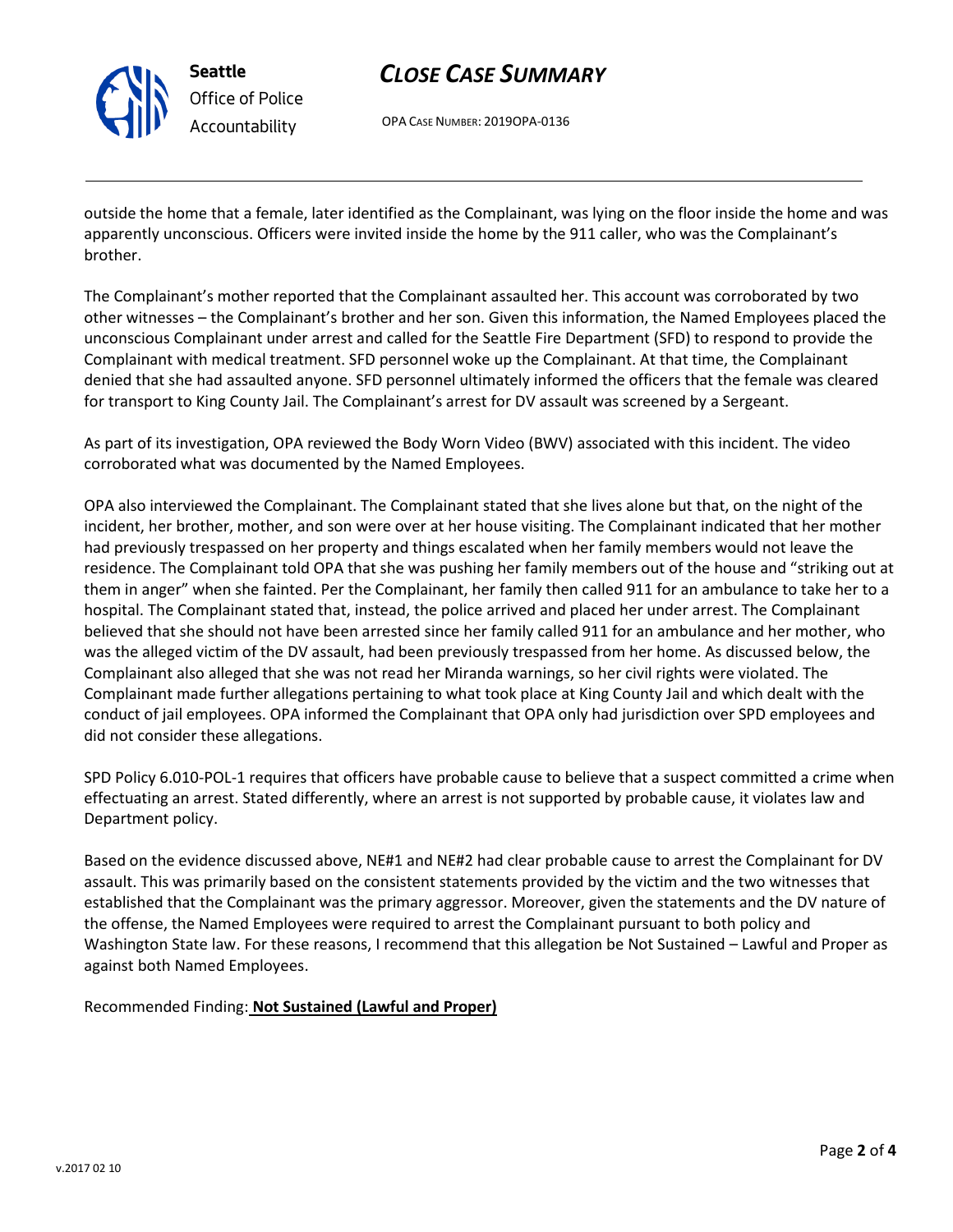

OPA CASE NUMBER: 2019OPA-0136

## **Named Employee #1 - Allegation #2** *6.010 - Arrests - 3. Officers Shall Advise All Arrestees of Their Full Miranda Rights*

**Seattle**

*Office of Police Accountability*

The Complainant was arrested while she was unconscious. When the Complainant came to, SFD personnel were providing medical assistance to her. At that time, she complained of pain and repeatedly asked why she was in handcuffs. NE#2 told her that she was under arrest. The Named Employees then spoke with SFD personnel, who continued to treat the Complainant. She complained of pain several more times and repeatedly asked why she was in handcuffs. At that point, neither of the Named Employees responded to her. NE#2 then knelt down, introduced himself, and told the Complainant that she was being audio and video recorded. He further stated the following: "Right now, you are under arrest for domestic violence assault." The Complainant asked who she assaulted and NE#2: "You hit some of your family members." The Complainant stated that she told her family members to leave her home and NE#2 informed her that it was a mandatory arrest situation. The Complainant continued to argue that she owned the home and NE#2 replied: "Honestly, it doesn't matter who owns the home, you can't hit your family." He then told the Complainant that he was going to stand her up and walk her out of the house. The Named Employees began to do so but, during that process, the Complainant either lost consciousness of feigned losing consciousness. She was largely carried to the patrol vehicle and was secured in the rear. The Named Employees' supervisor arrived and NE#2 informed him what had occurred. The supervisor then spoke with the Complainant and, when he did so, he read her Miranda warnings.

SPD Policy 6.010-POL-3 requires that arrestees be read their Miranda warnings "as soon as practical" after being taken into custody.

Neither of the Named Employees read Miranda warnings to the Complainant. Instead, the Named Employees' supervisor did so approximately 14 minutes after the Complainant first regained consciousness. Notably, during much of that time period, the Complainant was being treated by SFD and the Named Employees were not interacting with her. When NE#2 did speak with the Complainant, he did so only to inform her of why she had been arrested. He did not question her or engage in a custodial interrogation. For his part, NE#1 did not appear to have virtually any interaction with the Complainant. All in all, there were only several minutes during which the Complainant was conscious and speaking with the officers and, in total, the actual conversation between the officers and the Complainant lasted only seconds.

Given the Named Employees' need to provide the Complainant with medical treatment, to remove her from the home, and to transport her from the scene, it was reasonable that they did not immediately read her Miranda warnings. She received those warnings within a reasonable amount of time when the supervisor provided them prior to asking her questions during the arrest screening process. Moreover, it is unclear to OPA that she would have even understood the warnings at the time due to her unstable demeanor and her falling in and out of consciousness. This is another reason why the Named Employees providing her with warnings was not practicable at that time.

For the above reasons, I find that the Named Employees acted consistent with this policy and, as such, I recommend that this allegation be Not Sustained – Lawful and Proper against both officers.

Recommended Finding: **Not Sustained (Lawful and Proper)**